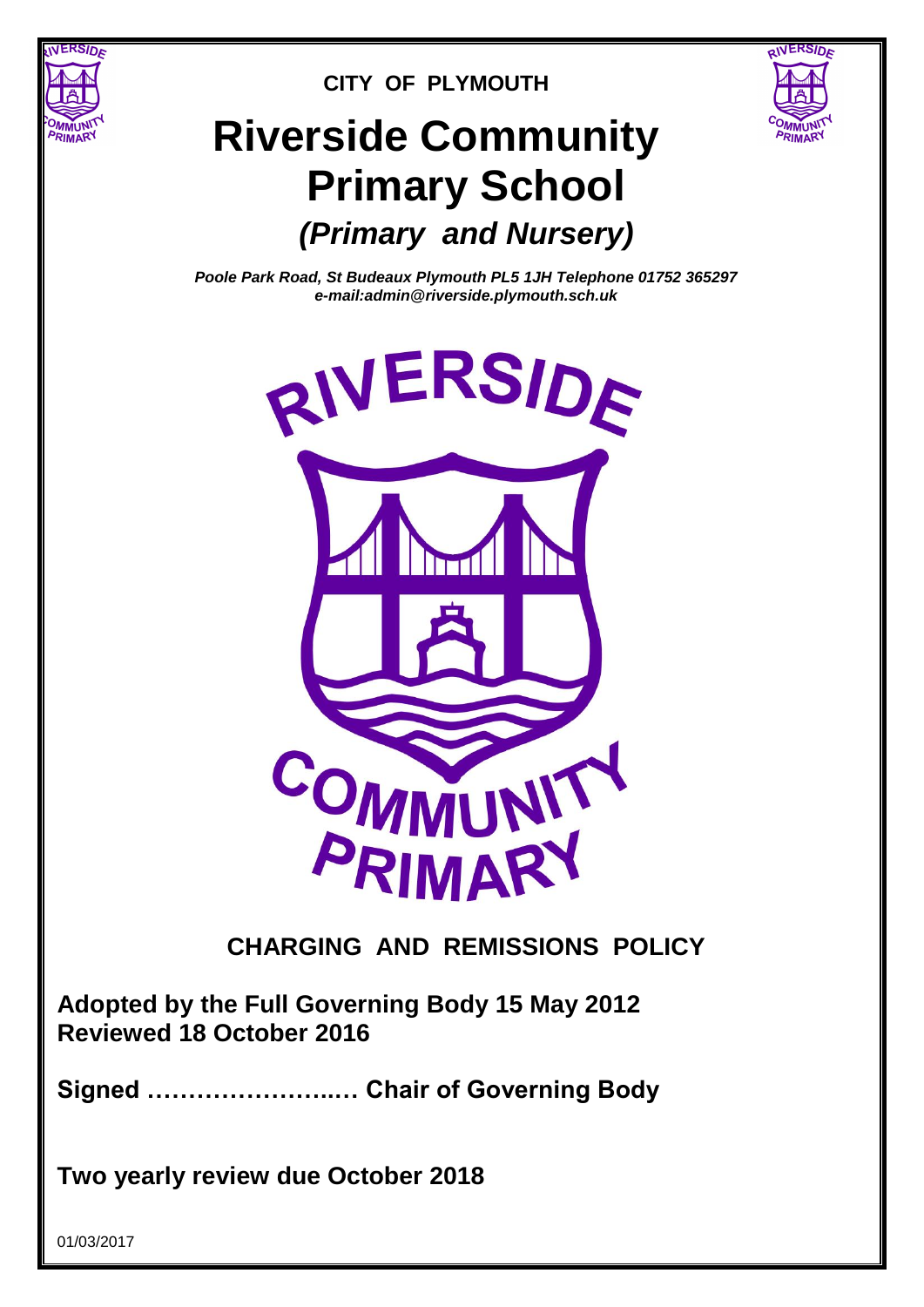# **RIVERSIDE COMMUNITY PRIMARY SCHOOL**

#### **CHARGING AND REMISSIONS POLICY**

#### **Introduction**

The purpose of the policy is to ensure that there is clarity over those items which the school will provide free of charge and for those items where there may be a charge.

The policy has been informed by the Local Authority policy and the [Department for Children,](http://www.dcsf.gov.uk/)  [Schools and Families](http://www.dcsf.gov.uk/) guidance.

## **Definition**

The school day is defined as mornings 8.50 to 12.30 and afternoons 1.20 to 3.10. (Nursery times are mornings 8.40 to 11.40 and afternoons 12.20 to 3.20). The midday break does not form part of the school day.

# **Responsibilities**

The headteacher will ensure that staff are familiar with and correctly apply the policy.

The Governors will review the policy two yearly in line with the School's Finance Policy.

## **Policy statement**

During the school day all activities that are a necessary part of the National Curriculum plus religious education will be provided free of charge. This includes any materials, equipment and transport to take pupils between the school and the activity. It excludes charges made for teaching an individual pupil or groups of up to four pupils to play a musical instrument. Unless the teaching is an essential part of either the National Curriculum or a public examination syllabus being followed by the pupil(s), we will make a charge. *(See below)*

Voluntary contributions may be sought for activities during the school day which entail additional costs, [for example field trips].

In these circumstances no pupil will be prevented from participating because his/her parents cannot or will not make a contribution. [If insufficient funds are available it may be necessary to curtail or cancel activities]

From time to time we may invite a non-school based organisation such as a visiting drama group or storyteller to arrange an activity during the school day. Such organisations may wish to charge parents/carers, who may, if they wish, ask the headteacher to agree to their child being absent for that period.

# **Voluntary Contributions**

The school or governing body can ask for voluntary contributions for the benefit of the school or any school activity. Certain activities, school trips etc will be funded through voluntary contributions. However, if the activity cannot be funded without voluntary contributions and not enough voluntary contributions are made the activity/trip will be cancelled.

There is no obligation to parents to make any contribution. The child will not be excluded from any activity due to his or her parents/guardian/carer either unable or unwilling to pay.

# **Education partly during the school day**

If a non-residential activity happens partly inside the school day and partly outside of it, there will be no charge if most of the time to be spent on the activity falls within the school day. Conversely, if the bigger proportion of time spent falls outside of the normal school day, charges will be made. When such activities are arranged parents/carers will be told how the charges were calculated.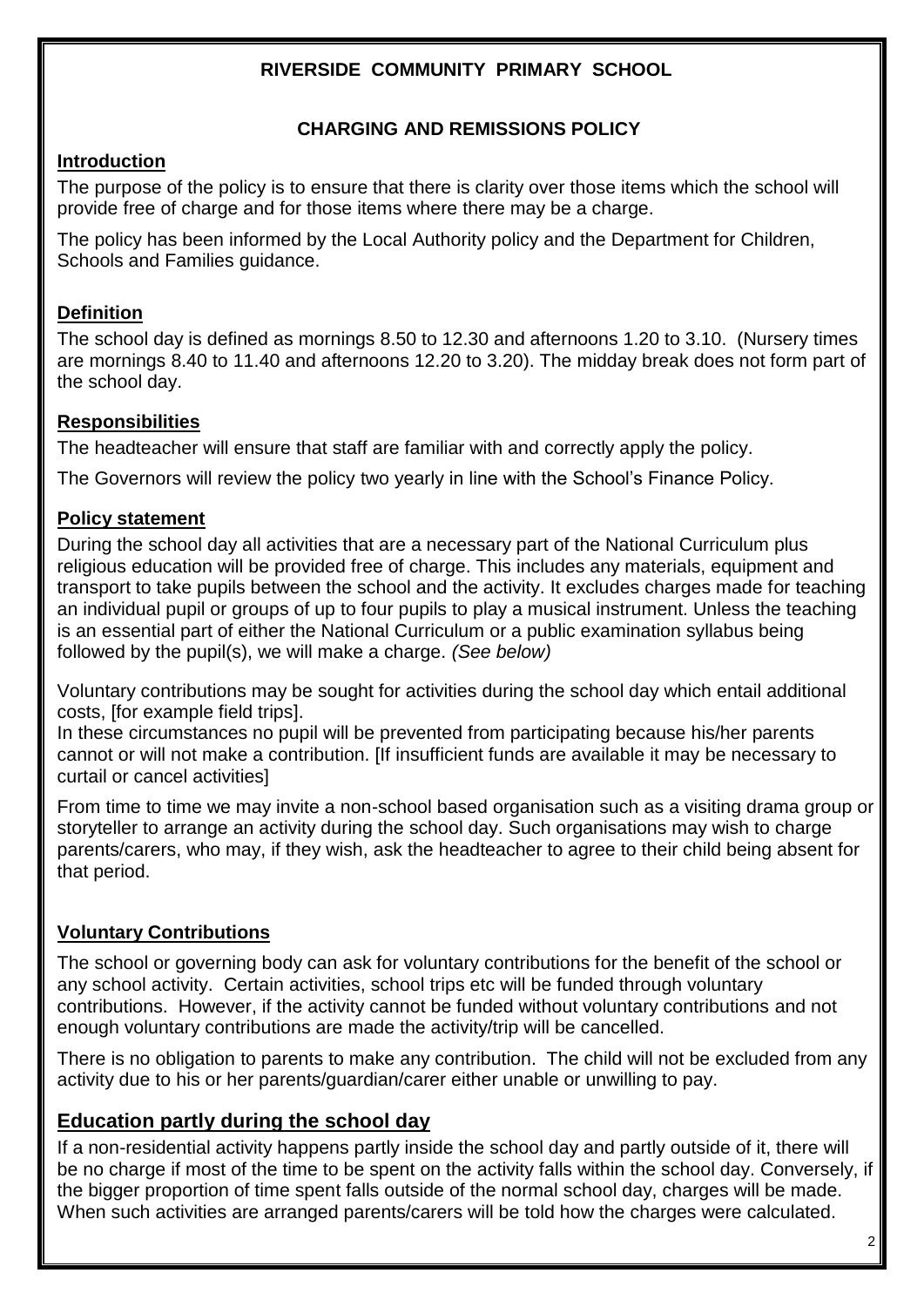# **Residential Activities**

Charges will be made for board and lodging, except for pupils whose parents/carers are in receipt of eligible benefits.

Other charges will be made to cover costs when the number of school sessions missed by the pupils totals half or more of the number of half-days taken up by the activity. In such cases parents/carers will be told how the charges were calculated.

# **Optional activities outside of the school day**

We may charge for optional, extra activities provided outside of the school day, for example football club, theatre visit*.* Such activities are not part of the National Curriculum or religious education nor are they part of an examination syllabus. Where we wish to charge we will tell parents/carers in advance. Where specific funding has been received to support particular activities we will subsidise the charge to the extent permitted by the funding.

# **Optional Extras**

Charges will be made for some activities known as "optional extras". Where an optional extra is being provided, a charge can be made for providing materials, books, instruments or equipment. Optional extras are:

- Education provided outside of school time that is not:
	- a) Part of the National curriculum;
	- b) Part of a syllabus for a prescribed public examination that the pupil is being prepared for at the school; or
	- c) Part of religious education.
- Examination entry fee(s) if the registered pupil has not been prepared for the examination(s) at the school;
- Transport that is not required to take the pupil to school or to other premises where the local authority/governing body have arranged for the pupil to be provided with educations; and
- Board and lodging for a pupil on a residential visit.

In calculating the cost of optional extras an amount may be included in relation to:

- Any materials, books, instruments, or equipment provided in connection with the optional extra;
- Non-teaching staff:
- Teaching staff engaged under contracts for services purely to provide an optional extra, this includes supply teachers engaged specifically to provide the optional extra; and
- The cost, or a proportion of the costs, for teaching staff employed to provide tuition in playing a musical instrument, where the tuition is an optional extra.

Any charge made in respect of individual pupils will not exceed the actual cost of providing the optional extra activity, divided equally by the number of pupils participating. It will not include a subsidy for any other pupils wishing to participate in the activity whose parents are unwilling or unable to pay the full charge.

A charge will not be added for the cost of alternative provision for those pupils who do not wish to participate.